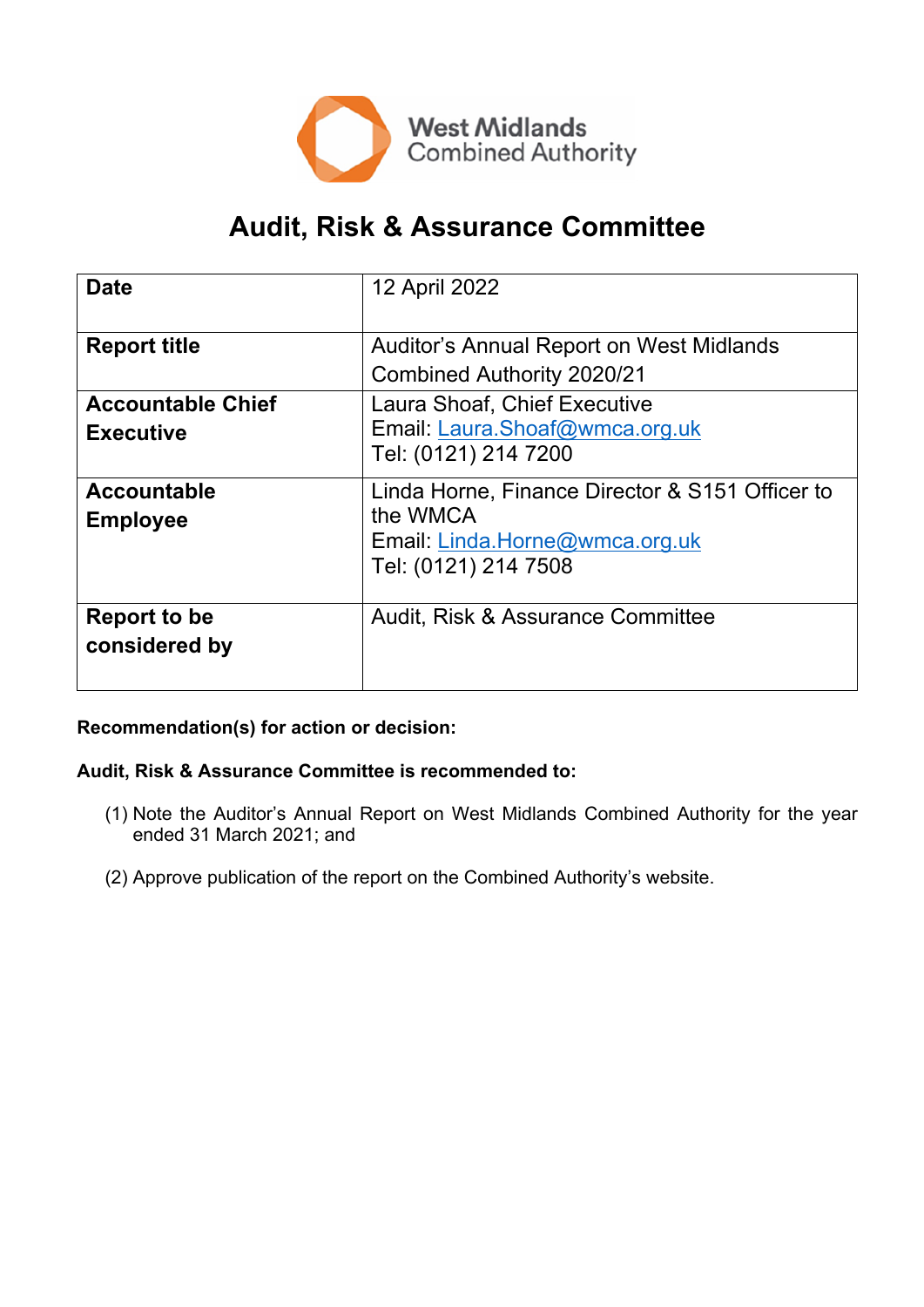## **1.0 Purpose**

1.1 This report presents West Midlands Combined Authority's Auditor's Annual Report for the year ended 31 March 2021, which summarises the key findings arising from the work carried out by the external audit team at Grant Thornton.

# **2.0 Background**

- 2.1 The report attached as an Appendix summarises the key findings arising from the work that Grant Thornton has carried out at West Midlands Combined Authority for the year ended 31 March 2021.
- 2.2 This report is intended to provide a commentary on the results of Grant Thornton's work, to the Authority and external stakeholders.
- 2.3 In preparing this report, Grant Thornton has followed the National Audit Office's Code of Audit Practice.
- 2.4 In terms of overall Value for Money arrangements, Grant Thornton is required to consider whether the Authority has put in place proper arrangements to secure economy, efficiency, and effectiveness in its use of resources. The auditor is no longer required to give a binary qualified/unqualified Value for Money conclusion. Instead, auditors report in more detail on the Authority's overall arrangements, as well as key recommendations on any significant weaknesses identified during the audit.
- 2.5 Grant Thornton's work has not identified any significant weaknesses in arrangements at the Authority, but two potential improvement areas have been noted in the report as follows:
	- Officers should consider more explicit reporting of the way financial decisions impact on the performance of the authority; and
	- Where Audit, Risk & Assurance Committee is required to make decisions that impact upon deadlines, assurances should be sought from members that they are able to be present or will send a substitute so that the meeting will be quorate.
- 2.6 Members will recall that Grant Thornton reported the detailed findings from their audit work to the Committee as those charged with governance in their updated Audit Findings Report on 2 November 2021. Grant Thornton subsequently gave an unqualified opinion on the group financial statements on 4 November 2021.
- 2.7 Following consideration by the Committee, the Auditor's Annual Report for the year ended 31 March 2021 will be published on West Midlands Combined Authority's website.